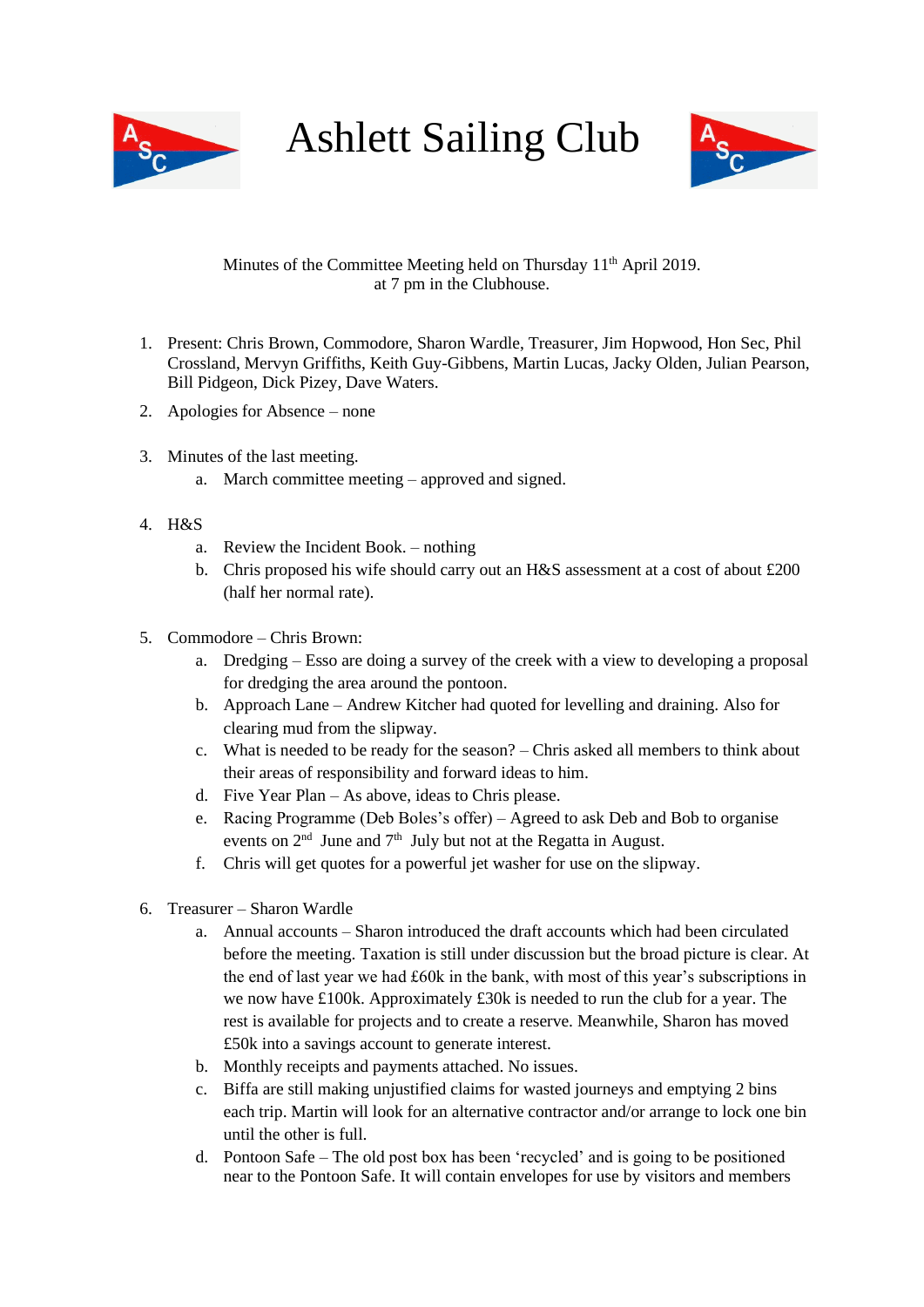who pay cash for various services. They will be replenished regularly. There are also some envelopes on the noticeboard near tractor drivers' details. In the future Jacky and/or Sharon will check this safe for monies.

- e. Bank NS&I signatories have now been updated. Nat West Community/Club account - Julian added as signatory. Old signatories removed. Nat West – Limited bank account – Julian needs to sign section 4 and Jim needs to be added as signatory. Nat West – Reserve account – on hold until Ltd bank account signatories sorted out.
- f. RYA Club Satisfaction Survey agreed Sharon will sign up to conduct the survey.
- g. Sharon is updating the list of key holders.
- 7. Hon Sec Jim Hopwood
	- a. Club House Painting work party to be publicised
	- b. Web master agreed Dick to takeover technical ownership once the membership renewal rush is over, Jim to assist with content.
	- c. Confirmation Statement filed with Companies House.
	- d. Confirmed insurance does cover organised cruises but does not cover money. List of 'plant' sent to insurer.
	- e. Committee portraits updated.
- 8. Projects Phil Crossland
	- a. A sketch of the new jetty was reviewed and details agreed. Phil will send to an Esso contact who will approach the Marine Management Organisation regarding authorisation.
	- b. Meanwhile he will get quotes from suitable contractors.
	- c. A revised, more friendly, hand out to welcome new members and explain the club 'house rules' was reviewed and amended. Phil to circulate a final version.
	- d. Phil will contact a carpenter re replacement of steps outside gents.
- 9. Creek Mervyn Griffiths
	- a. Mervyn asked if we should redeploy the two additional port hand marks outside the creek as ABP keep requesting. Most members felt they were unnecessary and a source of endless problems due to interference by clam dredgers. Any future message from ABP to be forwarded to the Secretary for response.
	- b. Currently Merv uses his own very old outboard on the Block Lifter which only survives due to his careful handling. Agreed the club should provide one that other members could use. Merv will develop a specification for purchase.
	- c. With assistance from two club members, we successfully positioned two more new mooring blocks, chains and buoys, with the Block Lifter, in the area of the old backchannel where we are adding new moorings. I have since moved four more new blocks to the front of the project store where myself and Keith have added chains and buoys ready to be deployed when time and tide permit.
	- d. The outer red navigation post had been showing a rather alarming 'lean', on inspection when I tried to push it upright with the workboat it decided to float up, so I had to tow it ashore, when I've repainted it I will re-plant it using the block lifter.
	- e. Agreed to compile list of power tools etc owned by the club
- 10. Moorings Keith Guy-Gibbens
	- a. Progressing with laying of new moorings. The refurbishment of old moorings will start when we have purchased a portable grinder. This is essential for safe chain cutting when working from a dinghy.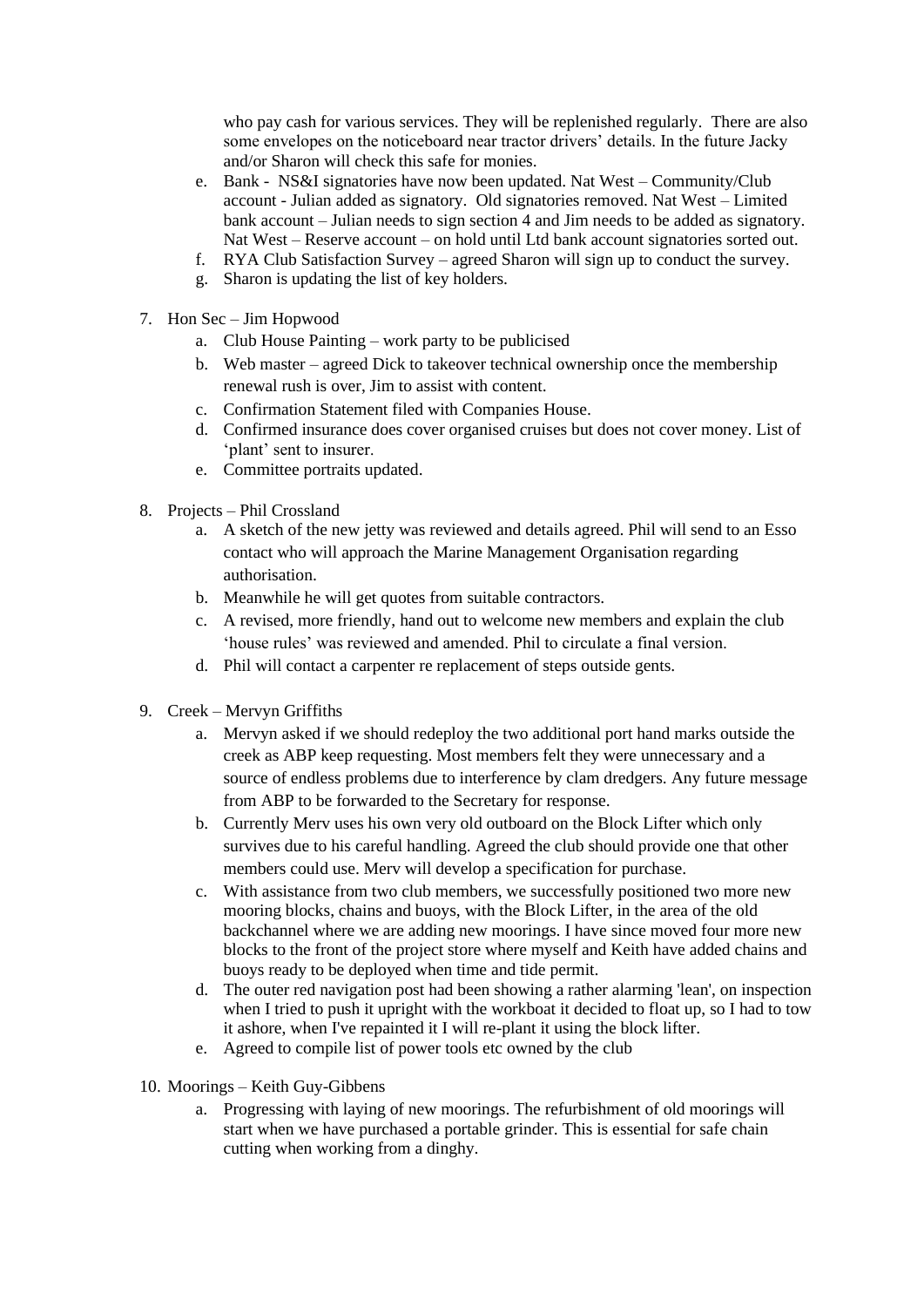- b. Agreed to purchase a cordless angle grinder for mooring maintenance. Agreed that simple purchases of this kind do not need 3 bids.
- c. Also to purchase and supply all necessary PPE for members working on club tasks.
- d. Keith proposed purchase of 46 buoys and 138 10mm shackles for the next mooring stage. Phil reported there had been some difficulties due to the size of shackles on recent refurbishments, this needs checking before purchase. Cost could be £6000 from local retailers so it is essential to get bids from wholesalers – Dick and Phil have useful contacts.
- 11. Compound Martin Lucas
	- a. Some way of me knowing if a member has paid for compound/tender space problem solved by Dick's database.
	- b. Martin to send letter to members about compound space and marking tenders.
	- c. Annual reviews to monitor compound (beginning of March)
	- d. Tidying up of tender rack is in progress.
	- e. A date for big clear up and Lay paving slabs and mark clearly (dirt to fill in pot holes) (requires a skip, work party and bacon baps). Martin to arrange once slabs are procured.
	- f. Sign for bins agreed to wait for new bins (see minute 6c)
	- g. How many tenders can a member have in the compound? Tenders stored on a yacht or yacht's trailer are free; all others must be paid for.
	- h. Have identified boats in compound that need attention.
	- i. Come up with a plan to identify spaces
	- j. Contacted one member about his intensions and sent a letter
	- k. I have 6 available spaces depending on size of boat
- 12. Boat House and Creek News Jacky Olden
	- a. Once we have the final membership list I will check the boathouse and make sure everyone is where they should be.
	- b. The kayak rack has been knocked and needs straightening up, once the block lifter is moved after lift in.
	- c. Creek news will be for members' articles and Dick's newsletter will be for information from the committee. Agreed.
	- d. Will use Dick's new distribution list.
- 13. Social Julian Pearson
	- a. Food for Lift-in plan agreed.
	- b. Wine tasting evening cancelled as no interest, perhaps re-try on another date.
	- c. Food, bar and band for the regatta will be provided by the Jolly Sailor.
	- d. Will plan a Pizza event using the pub's portable pizza oven, possibly after the race days.
	- e. Will plan a 'new members' evening.
- 14. Maintenance Bill Pigeon
	- a. New toilet seat fitted in the gents.
	- b. Fitted new deeper mailbox by gate.
	- c. The wooden steps outside the gents require renewing as the side timbers are rotten. The steel hand rails could be used again if we can separate them. (See minute 8c)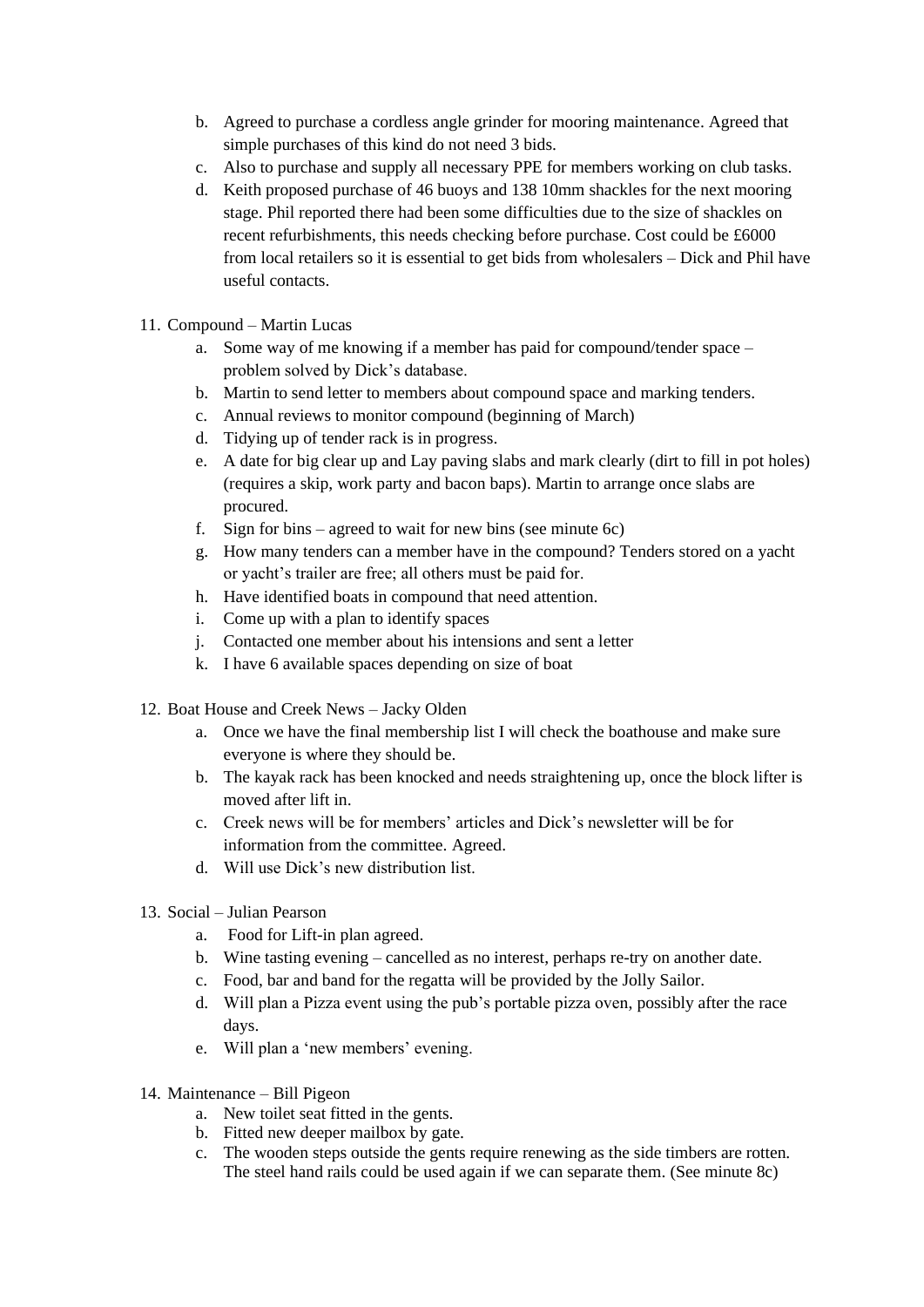- d. I'll take a look at the steps outside the ladies to check their condition.
- 15. Membership Dick Pizey
	- a. See attached report.
- 16. Pontoon Dave Waters
	- a. I have put in new stainless steel screws in the planking leading onto the pontoon as the current ones were rusting out and some were standing proud. Ron Howe very graciously gave up his time and tools to assist, which was a great help. There are a couple of rotten boards that will be replaced soon, again Ron said he is happy to do this as I'm away for a few days.
	- b. I will be looking to paint the gangway onto the pontoon soon as it's looking a bit dishevelled, and I have a few willing helpers who will help with that.
	- c. I also hope to clear the slip way of mud in the not too distant future, date tbc. I will speak to Trev with regards to how the best way to approach this. Again I'm sure I'll have plenty of willing helpers. (not required see minute 5b)
	- d. See also minute 10c.
	- e. Dave and Phil to get trained on the tractors.
	- f. The Jolly Sailor plan to get a defibrillator Dave to check if we could contribute and share.
- 17. Future meeting dates:

Thursdays – 9<sup>th</sup> May, 13<sup>th</sup> June, 11<sup>th</sup> July, 8<sup>th</sup> August, 12<sup>th</sup> September, 10<sup>th</sup> October, 14<sup>th</sup> November,  $12^{th}$  December,  $9^{th}$  January,  $13^{th}$  February

## **Outstanding Issues:**

- 1. Should we get a boat lifter?
- 2. How about joint training or social evenings with other clubs?
- 3. ASC email ids for use on Club business.

## **Membership Secretary Report**

## **April 2019**

- Membership renewal
	- email circulation sent out  $15<sup>th</sup>$  March
	- Sent to 167 emailable members
	- Opened by 142
	- 5 bounced and sorted out (out of date email addresses or partner no longer involved
	- 9 sent by post
	- 137 responses to date (Forms received and paid or paying)
	- 2 Coffee morning advertised  $(7<sup>th</sup>$  and  $14<sup>th</sup>)$  to mop up
	- Google Message reminder sent  $2<sup>nd</sup>$  April
	- Key/Mooring details generally included but missed by some in progress